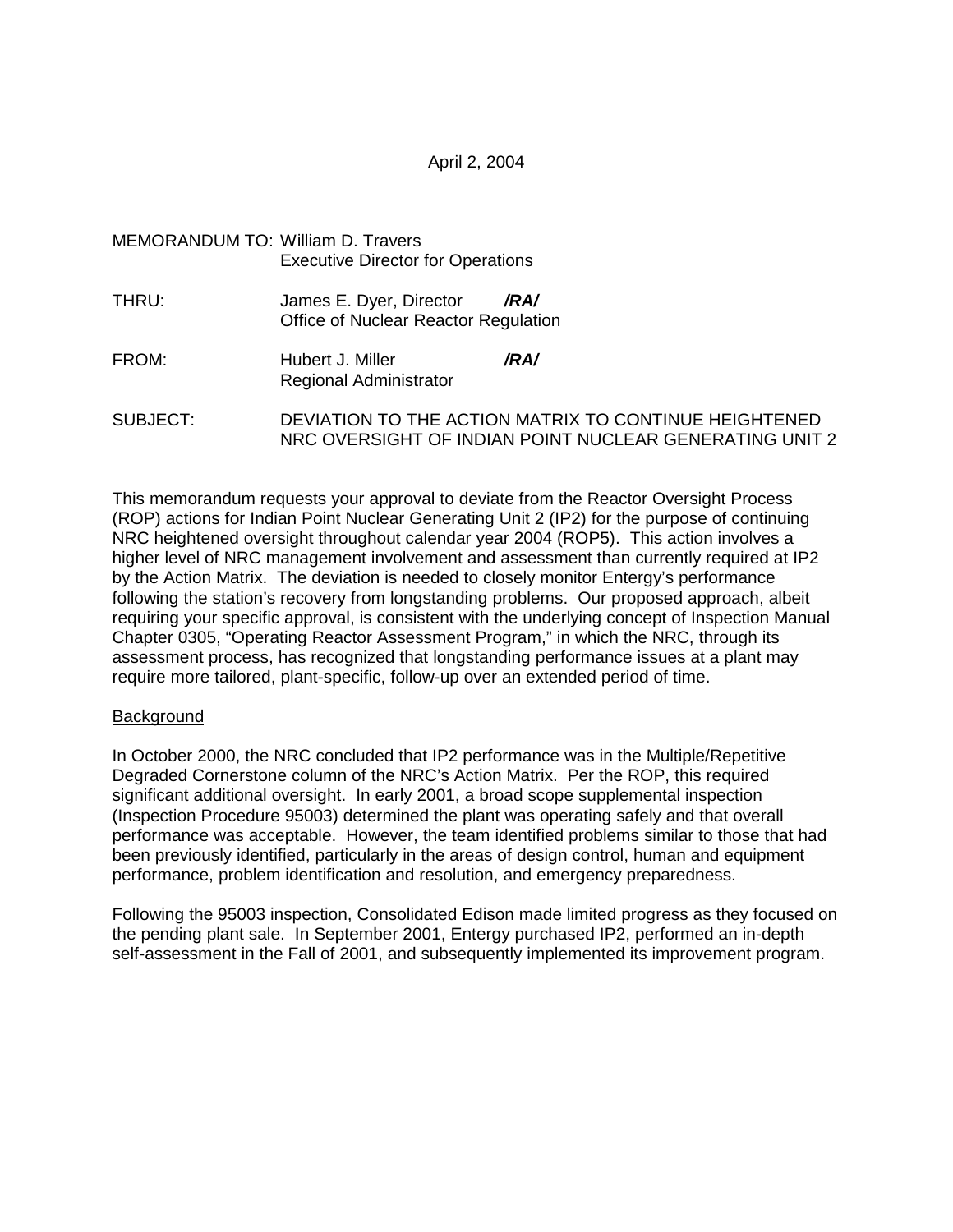IP2 remained in the Multiple/Repetitive Degraded Cornerstone column through calendar year 2001. Additionally, a Yellow finding was opened in late 2001 due to operator requalification examination failures. In August 2002, the NRC determined that IP2 had made sufficient progress to justify closure of the Red finding associated with the February 2000 steam generator tube failure. This action resulted in moving the facility to the Degraded Cornerstone column of the Action Matrix at the beginning of the fourth quarter 2002. However, as a result of longstanding weaknesses in corrective action effectiveness, along with a number of human errors, we documented substantive cross-cutting issues in both problem identification and resolution (PI&R) and human performance.

The Yellow finding associated with the Fall 2001 licensed operator requalification examination failures was reviewed during the 2002 assessment period and early 2003. NRC not only evaluated the licensee's broad scope of corrective actions, but also assessed operator performance over a range of activities. At the end of the second quarter 2003, we concluded that IP2 had made sufficient progress to close the Yellow finding. We moved the facility from the Degraded Cornerstone column to the Regulatory Response column of the Action Matrix, consistent for a plant with one White finding (see Attachment).

Consistent with the planned actions in the March 18, 2003, Deviation Memorandum, Region I maintained heightened oversight of inspection and assessment activities at Indian Point through ROP4. The April 28, 2003 Annual Assessment meeting was chaired by the Regional Administrator. A number of senior managers, including Chairman Diaz (observed the Pilot Force-on-Force Exercise) and the Regional Administrator, visited the site. The Deputy Division Director and Branch Chief averaged monthly (or more frequent) visits to the site. Drop-in meetings with local elected officials were also conducted. The Indian Point Technical and Communications Teams evaluated emergent issues at the site, ensured proper inspection effort, and responded to correspondence involving Indian Point through 2003, ensuring the accuracy of the content and clarity of the messages to Entergy and our external stakeholders. As outlined in the March 18, 2003 memorandum, the Region I staff completed the 41500 inspection of the licensed operator training program in April 2003. Region I also focused additional inspection resources in the areas of: problem identification and resolution; design basis initiative; security and safeguards; and emergency preparedness. Additionally, a special inspection at both units was completed during the fourth quarter 2003 to review the high number of offsite electrical disturbances at the site.

#### Deviation Basis

Overall, performance continued to slightly improve at IP2 during 2003. However, the rate of progress has been slow, largely due to the scope and nature of several large projects challenging the site. Entergy chose to accelerate the pace of site integration in 2003. This transitional "work" posed an additional burden on licensee staff and management, which continues into 2004. Other significant IP2 and site projects (e.g., Design Basis Initiative, IP2 power up-rate, Independent Spent Fuel Storage Installation, and the June 8, 2004 emergency preparedness exercise) also pose a challenge to the plant staff and warrant close NRC oversight.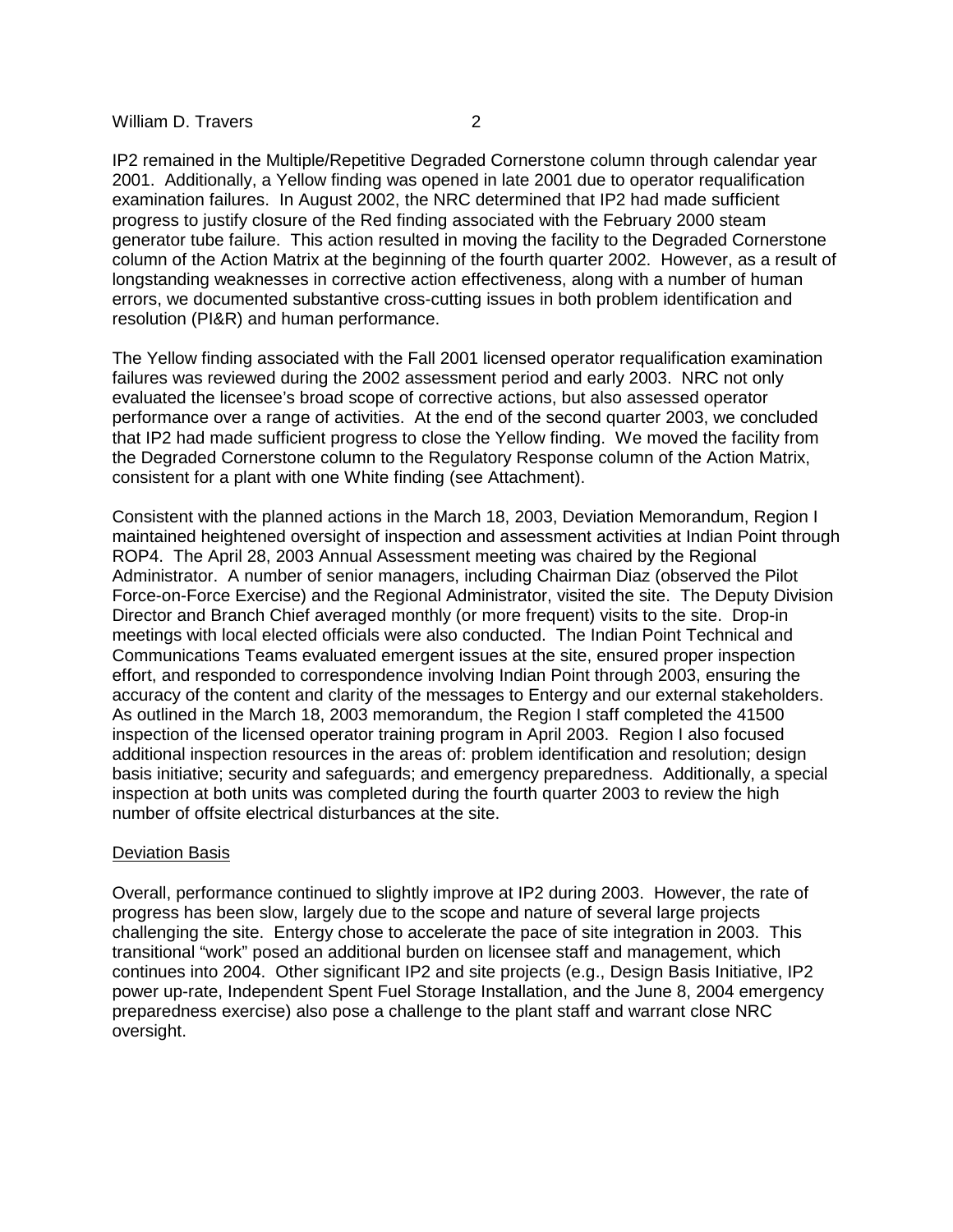Additionally, IP2 continues to carry relatively high backlogs of work, particularly in elective maintenance, engineering, and corrective actions. The significant number of longstanding (backlogged) deficiencies at IP2 and the re-prioritization (priority down-graded) of some emergent work at IP3 (often done to support IP2 workloads), continue to challenge Entergy. An example of an adverse consequence of this situation was the failure of both units' Technical Support Center back-up diesel generators on August 14, 2003. The site's work control process and implementation have had difficulties in both lowering the backlogs and improving equipment reliability.

Further, IP2 has maintained its substantive cross-cutting issue in PI&R for over two years. Accordingly, the annual assessment letter requests Entergy to respond in writing regarding actions taken or planned to address the effectiveness of their corrective action program. Additionally, IP2 continues to make slow progress on several multi-year design basis initiatives that were left open from their 2002 Fundamental Improvement Program. Recent issues with electrical cable routing and separation requirements have arisen driving this design initiative. Due to the heightened interest in the plant, and the above issues, we feel it is prudent to continue a heightened management involvement.

## Planned Actions

Both units are currently in the Regulatory Response column of the Action Matrix, and could move to the Licensee Response column by the second quarter 2004. Similar to last year's deviation memorandum, the region requests your approval to deviate from the ROP Action Matrix to provide the following additional oversight of the Indian Point Nuclear Generating Station throughout calendar year 2004:

- Periodic management meetings and site visits focused on reviewing Entergy's continuing improvement initiatives, particularly in the areas of reducing corrective actions and maintenance backlogs and improving the overall effectiveness and timeliness of corrective actions. This would include Regional Administrator (RA) and/or Deputy RA involvement in mid-cycle and annual assessment public meetings and, potentially, other periodic or special meetings/site visits to address issues of heightened public interest. This level of NRC management involvement is consistent with the Degraded Cornerstone column of the Action Matrix.
- Continued senior management review and approval of assessment letters and other routine and special correspondences with the licensee and external stakeholders, consistent with the Degraded Cornerstone column of the Action Matrix.

We also plan the following actions, in accordance with the ROP and other agency guidance, to continue our heightened oversight of Indian Point 2 and 3 through calendar year 2004. These actions, although not requiring approval as a deviation, are included for your information: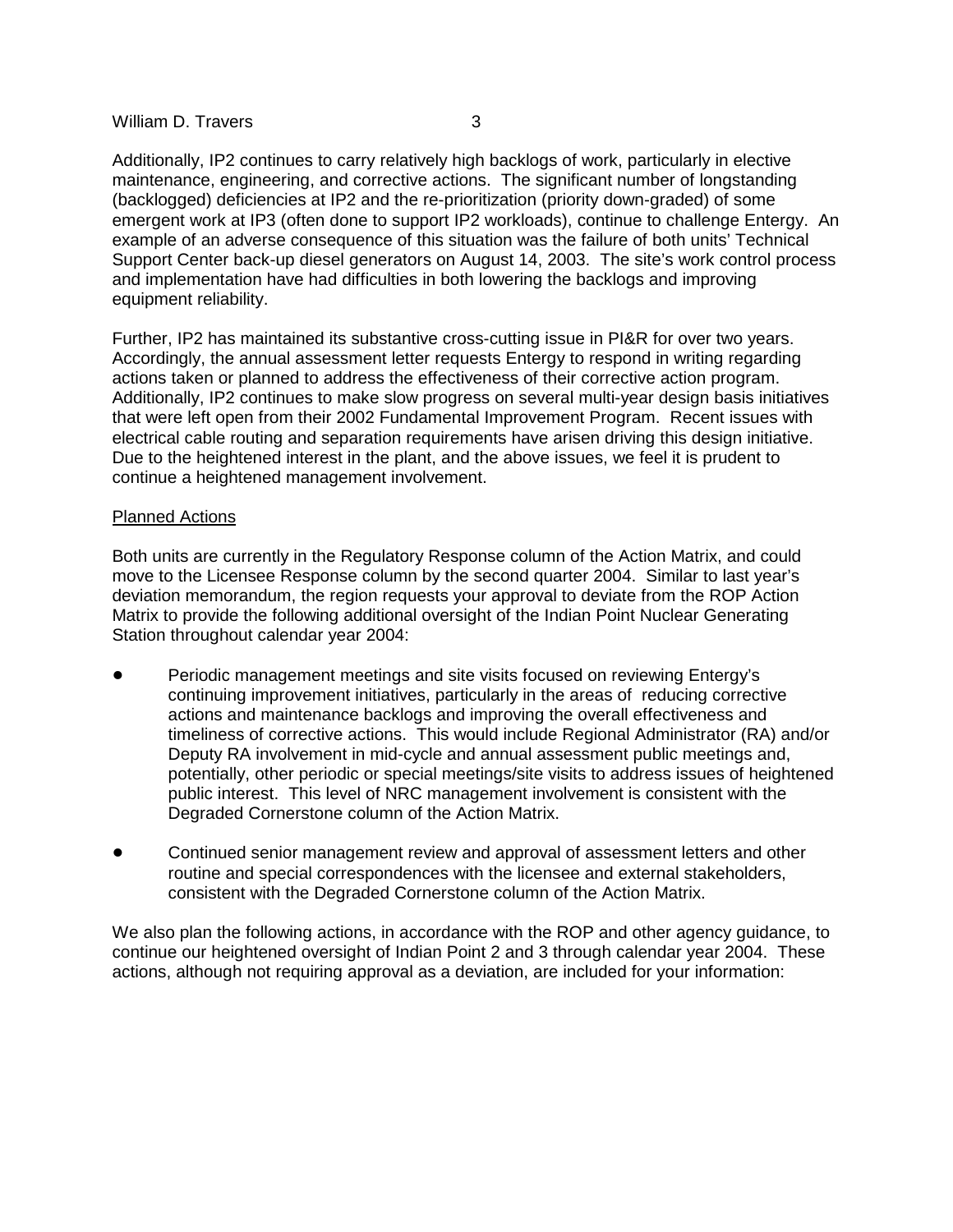- Continue to implement two single-unit resident baseline inspection programs to closely monitor the day-to-day activities at the two units, particularly while the licensee pursues a transition to a consolidated two-unit facility with common programs, processes, and implementing procedures. Resident inspector focus areas will include: problem identification and resolution (PI&R) sample inspections near the upper end of the sample range; comparing and contrasting control and execution of Unit 2 and 3 activities; assessing site-wide engineering support functions and effectiveness of the system engineering staff; and, reviewing Entergy efforts and effectiveness in reducing corrective action and maintenance backlogs.
- Continue to supplement resident inspector reviews of the Unit 2 design basis improvement initiative (DBI) through management meetings, site visits, and selected baseline inspections. This effort would include sampling specific DBI outputs concurrent with our baseline engineering inspections, including the safety system design and triennial fire protection inspections. Additionally, any related allegations will be reviewed promptly, closely assessing the extent-of-condition.
- Continue to conduct specialist reviews of corrective action effectiveness, above the baseline minimum samples, using the PI&R inspection procedure (71152). For example, a special review of highly visible cable separation issues will be conducted both to assure they are fully resolved and that associated external stakeholder concerns are addressed.
- Continue to perform the Problem Identification and Resolution baseline team inspections at each unit on a biennial basis, (IP2 was completed in December 2003, IP3 will be conducted in June 2004).
- Continued heightened oversight of the Indian Point security program implementation and Security Plan revisions consistent with site unification.
- Continued heightened oversight of the Indian Point emergency preparedness program, and facilitation of the multi-agency involvement in the June 2004 exercise.

Attachment: IP2 Cornerstone History

Approval: **/RA/ on April 2, 2004** William D. Travers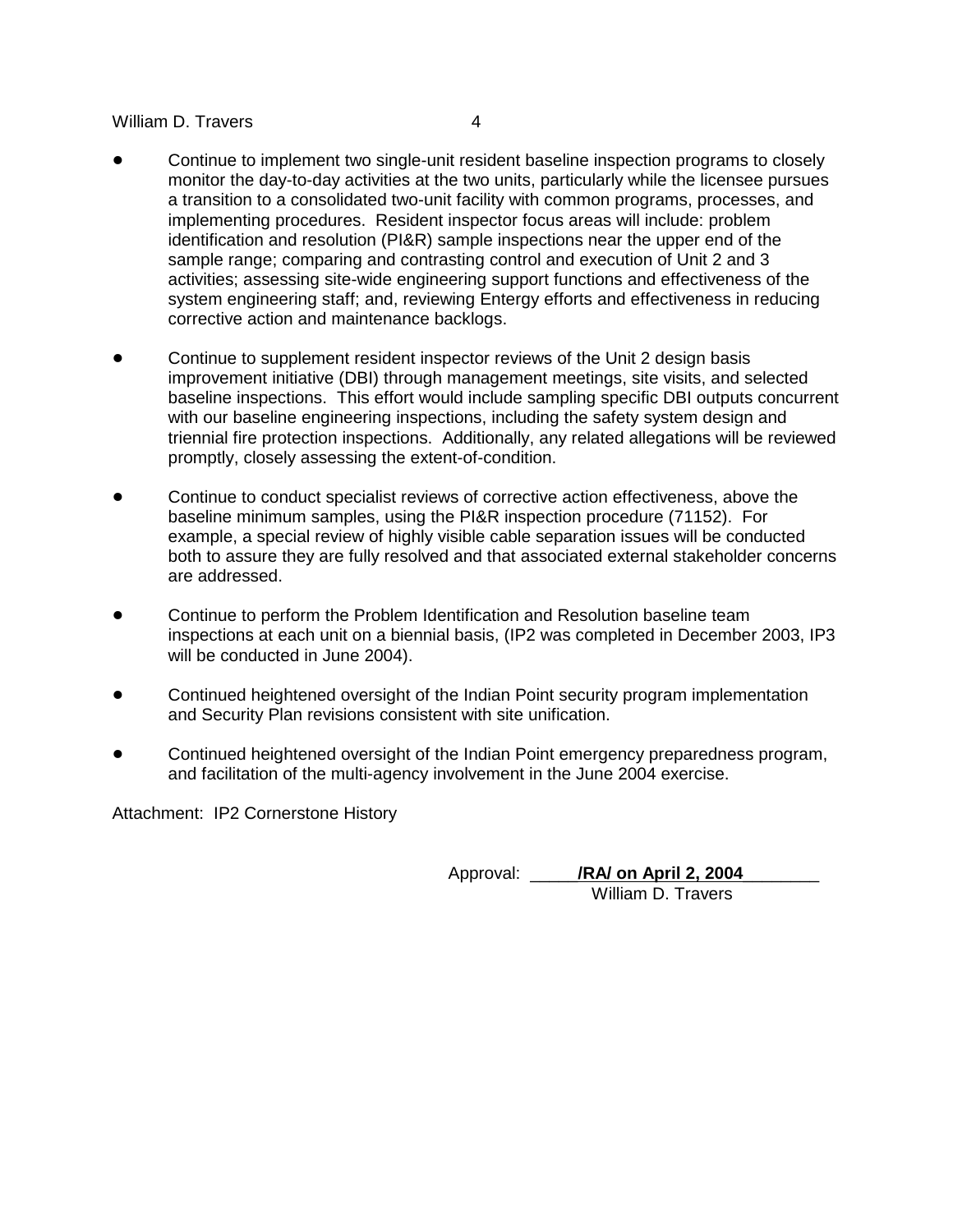# DISTRIBUTION w/attach:

- 
- 
- 
- C. Carpenter, NRR R. Laufer, NRR

H. Miller, ORA, R-I S. Richards, NRR P. Milano, NRR<br>B. Holian, DRP, R-I J. Jolicoeur, OEDO D. Screnci, ORA J. Jolicoeur, OEDO D. Screnci, ORA, R-I<br>D. Holody, ORA, R-I P. Habighorst, DRP, B. Sheron, NRR K. Farrar, ORA, R-I M. Cox, DRP, RI W. Borchardt, NRR B. McDermott, DRP, R-I R. Pascarelli, NRR

S. Collins, NRR D. Holody, ORA, R-I P. Habighorst, DRP, SRI

| DOCUMENT NAME: G:\BRANCH2\IP2\IP ROP5 Deviation Memo 3-18.wpd                                                                                       |  |
|-----------------------------------------------------------------------------------------------------------------------------------------------------|--|
| After declaring this document "An Official Agency Record" it <b>will/will not</b> be released to the Public.                                        |  |
| To receive a copy of this document, indicate in the box: "C" = Copy without attachment/enclosure "E" = Copy with attachment/enclosure "N" = No copy |  |

| OFFICE RI/DRP |                                             |  | IRI/DR   |  | NRR/DIP  |  | NRR/DL<br>PM     |  | RI/ORA              |  | <b>NRR</b> |  |
|---------------|---------------------------------------------|--|----------|--|----------|--|------------------|--|---------------------|--|------------|--|
| <b>NAME</b>   | BMcDermott/B   BHolian/B   *SRichards<br>JΜ |  |          |  |          |  | <b>*AHowe/AH</b> |  | HMiller/HM JDyer/JD |  |            |  |
| DATE          | 03/9/04                                     |  | 03/10/04 |  | 03/18/04 |  | 03/18/04         |  | 03/19/04            |  | 03/24/04   |  |

 $\star$ via fax  $\qquad \qquad$  OF

FICIAL RECORD COPY EDO-WTravers-4/2/04